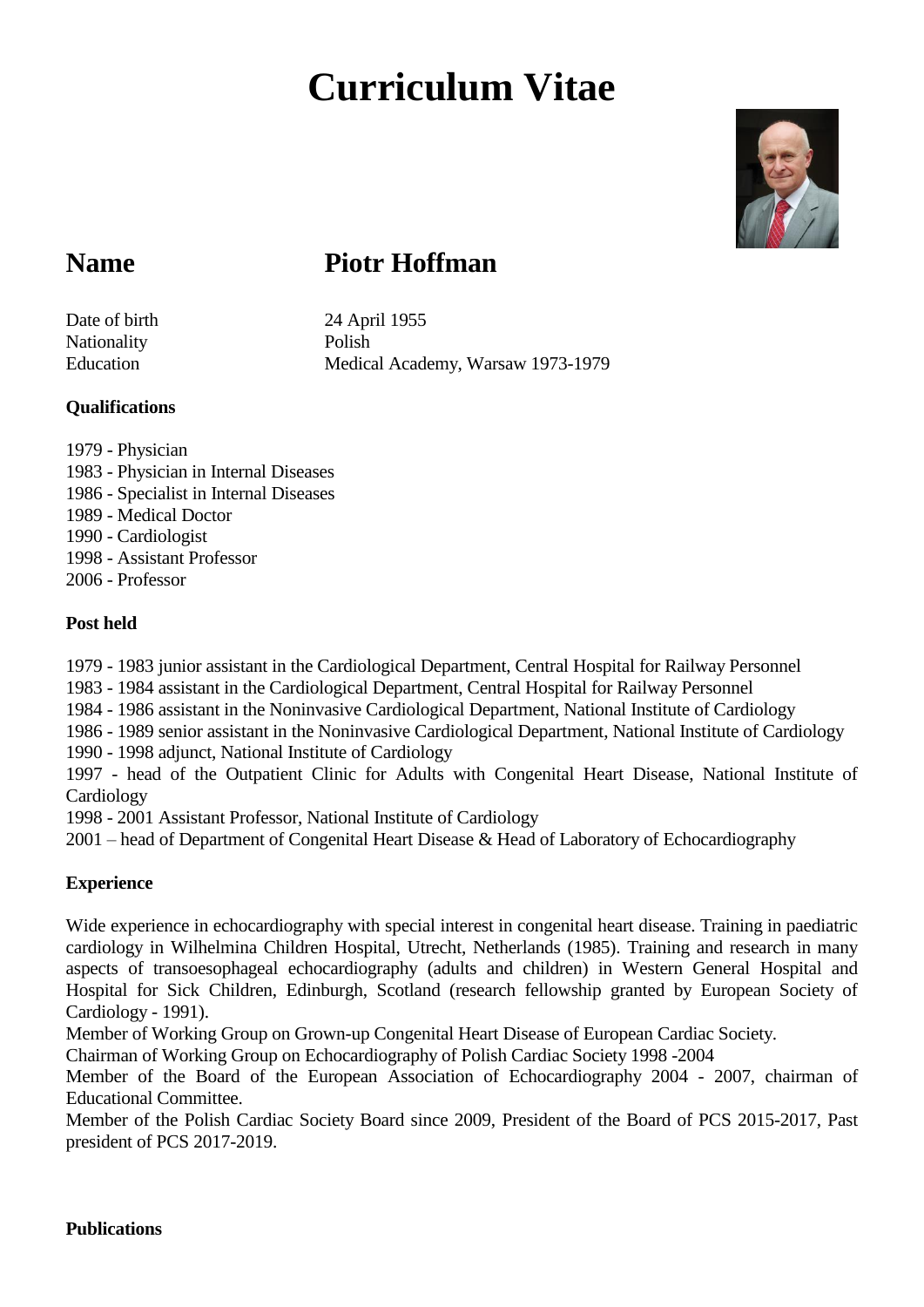Prof. Piotr Hoffman has co-authored a total over 400 publications, with cumulative Impact Factor about 500,(h-index 16). These include papers in peer-revied international journal. He has a total citation of 3763 by Google Scholar/1287 by Library of National Institute of Cardiology. He is co-author of 20 cardiological monographies and about 170 chapters. He presented lectures and co-chaired scientific sessions on International Conferences.

Prof Piotr Hoffman reviewed scientific manuscripts for International Journal of Cardiology, International Journal of Cardiological Imaging, European Heart Journal of Cardiovascular Imaging, Cardiovascular Ultrasound, Polish Heart Journal, Journal of Clinical Medicine, Life

#### **Selection of recent publications:**

- Kwiatek-Wrzosek A., Kowalik E., Kowalski M., **Hoffman P**. The burden of cardiovascular risk factors among seniors with congenital heart disease: a single tertiary centre experience. Kardiol Pol 2021; DOI: 10.33963/KP.a2021.0129
- Lipczyńska M., Janisz K., Szymański P., Biernacka EK., Hanus-Durlej K., Dębska M., Kowalik I., Drohomirecka E., Zakrzewska-Koperska J., Sioma A., Kryczka K., Prejbisz A., **Hoffman P**. Kardiol Pol 2021;79(7-8):789-795
- Kowalczyk M., Zieliński P., Marczak M., Kożuch K., Lipczyńska M., Kowalski M., **Hoffman P**. Cardiac magnetic resonance imaging–derived cardiac index is associated with adverse outcomes in patients with single-ventricle Fontan circulation: a preliminary study. Kardiol Pol 2021;79(3):336-338.
- Szymański P., Gackowski A., Mizia-Stec K., Kasprzak JD., Lipczyńska M., Lipiec P., Trojnarska O., Wejner-Mik P., Sorysz D., Sobkowicz B., Oko-Sarnowska Z., Wysokiński A., Szyszka A., Płońska-Gościniak E., Gąsior Z., Ciurzyński., Pasierski T., **Hoffman P**. Echocardiography during the coronavirus disease 2019 pandemic — the impact of the vaccination program. A 2021 update of the expert opinion of the Working Group on Echocardiography of the Polish Cardiac Society. Kardiol Pol 2021;79(5):595-603
- Dobrowolski P., Kosinski P., Prejbisz A., Szczepkowska A., Klisiewicz A., Januszewicz M., Wielgos M., Januszewicz A., **Hoffman P**. Longitudinal changes in maternal left atrial volume index and uterine artery pulsatility indices in uncomplicated pregnancy. Am J Obstet Gynecol. 202;221.
- Kowalik E., Kusmierczyk-Droszcz B., Klisiewicz A., Wróbel A., Lutyńska A., Gawor M., Niewiadomska J., Lipczyńska M., Biernacka EK., Grzybowski J & **Hoffman P**. Galectin-3 plasma levels in adult congenital heart disease and the pressure overloaded right ventricle: reason matters. Biomark Med. 2020 Sep;14(13):1197-1205
- Kuśmierczyk M., Różański J, Zembala M., Dudek D., Braksator W., Grodzicki T., **Hoffman P**., Sadowski J., Gruchała M., Legutko J., Siondalski P., Wierzbicki K., Kapelak B., Opolski G., Juraszek A., Bondaryk K., Walczak J., Pieniążek I., Grys M., Przygodzki P. Heart failure in Poland: Left ventricular assist device destination therapy and other challenges of interventional cardiology and cardiac surgery. Cardiol J 2020;27(6):693-704
- [Borowiec](javascript:;) K., [Kowalski](javascript:;) M., Kumor M., Duliban J., Śmigielski W., **Hoffman P**., Biernacka EK. Prolonged left ventricular contraction duration in apical segments as a marker of arrhythmic risk in patients with long QT syndrome. Europace; 2020;22:1279-1286
- Gosk-Przybyłek M., Doroszko A., Dobrowolski P., Warchoł-Celińska E., Harazny J., Bińczyk E., Szymanek K., Pęczkowska M., Kabat M., Toutounchi S., Gałązka Z., Górnicka B., Szaflik J., Januszewicz M., Klisiewicz A., **Hoffman P**., Lenders J., Eisenhofer G., Szaflik J., Schmieder R., Prejbisz A., Januszewicz A., Retinal arterial remodeling in patients with pheochromocytoma or paraganglioma and its reversibility following surgical treatment. Journal of Hypertension 2020;38:1551-1558
- Warchol-Celinska E., Prejbisz A., Dobrowolski P., Klisiewicz A., Kadziela J., Florczak E., Michalowska I., Jozwik-Plebanek K., Kabat M., Kwiatek P., Nazarewski S., Madej K., Rowinski O., Swiatlowski L., Peczkowska M, Hanus K, Talarowska P., Smolski M., Kowalczyk K., Kurkowska-Jastrzebska I., Stefanczyk L., Wiecek A., Widecka K., Tykarski A., Stryczynski A., Litwin M., **Hoffman P**., Witkowski A., Szczerbo-Trojanowska M., Januszewicz M., Januszewicz A. Systematic and Multidisciplinary Evaluation of Fibromuscular Dysplasia Patients Reveals High Prevalence of Previously Undetected Fibromuscular Dysplasia Lesions and Affects Clinical Decisions. Hypertension. 2020;75:1102–1109